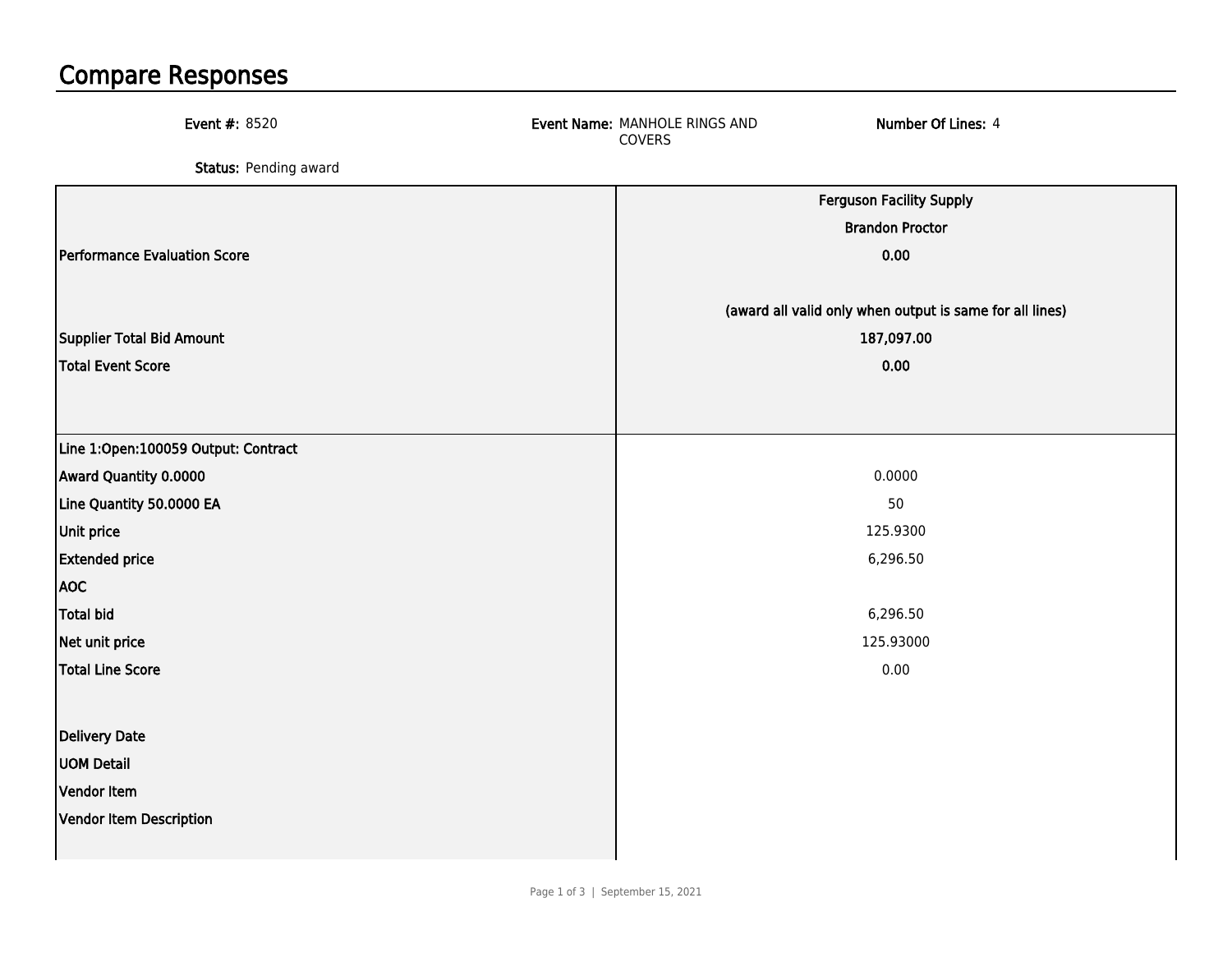## Compare Responses continued...

| Line 2:Open:100060 Output: Contract |            |  |
|-------------------------------------|------------|--|
| Award Quantity 0.0000               | 0.0000     |  |
| Line Quantity 50.0000 EA            | 50         |  |
| Unit price                          | 151.1100   |  |
| <b>Extended price</b>               | 7,555.50   |  |
| <b>AOC</b>                          |            |  |
| Total bid                           | 7,555.50   |  |
| Net unit price                      | 151.11000  |  |
| <b>Total Line Score</b>             | 0.00       |  |
|                                     |            |  |
| Delivery Date                       |            |  |
| <b>UOM Detail</b>                   |            |  |
| Vendor Item                         |            |  |
| Vendor Item Description             |            |  |
|                                     |            |  |
|                                     |            |  |
| Line 5:Open:103027 Output: Contract |            |  |
| Award Quantity 0.0000               | 0.0000     |  |
| Line Quantity 400.0000 EA           | 400        |  |
| Unit price                          | 317.2000   |  |
| <b>Extended price</b>               | 126,880.00 |  |
| <b>AOC</b>                          |            |  |
| <b>Total bid</b>                    | 126,880.00 |  |
| Net unit price                      | 317.20000  |  |
| <b>Total Line Score</b>             | 0.00       |  |
|                                     |            |  |